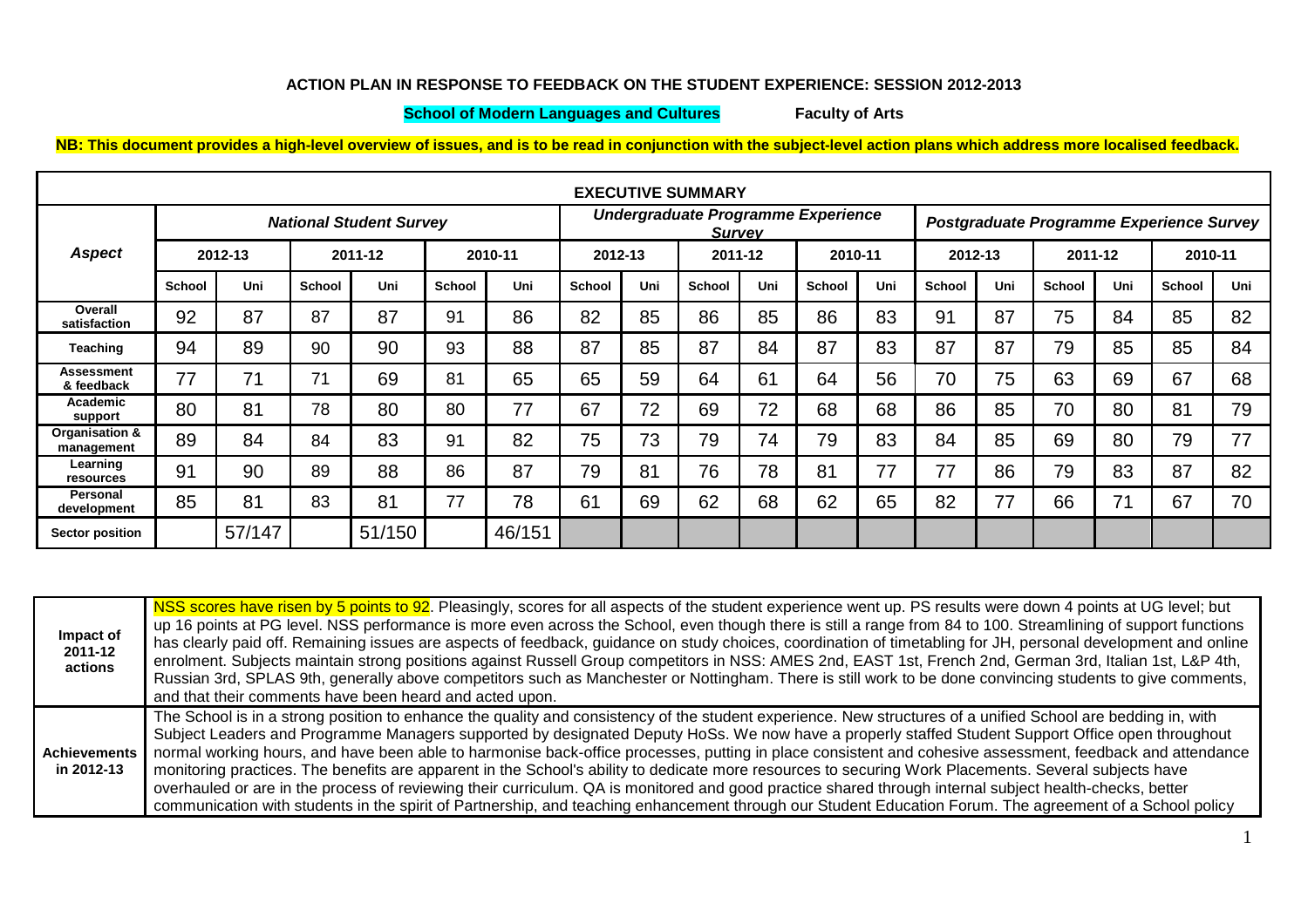|                                                                                               | on Student Representation, led by the School Student Staff Forum, was praised by the FTSEC as 'an excellent example of Partnership in action'.                                                                                                                                                                                                                                                                                                                                                                                                                                                                                                                                                                                                                                                                                                                                          |
|-----------------------------------------------------------------------------------------------|-----------------------------------------------------------------------------------------------------------------------------------------------------------------------------------------------------------------------------------------------------------------------------------------------------------------------------------------------------------------------------------------------------------------------------------------------------------------------------------------------------------------------------------------------------------------------------------------------------------------------------------------------------------------------------------------------------------------------------------------------------------------------------------------------------------------------------------------------------------------------------------------|
| <b>Main actions</b><br>for 2013-14                                                            | Introduction of Cornerstone Modules to ensure distinctiveness and cohesiveness of our 300+ JH programmes. A broader Student Education Forum focussing<br>on strategic priorities (Employability; Synoptic Learning and Assessment), but also School-specific issues and developments (Teaching in the Target Language,<br>Language@Leeds research projects). New format of Internal Health Checks with shorter, light touch QA and discussion of NSS/PS action plans and<br>programme reviews in staff meetings with the DSE in each subject area. Discussing the implementation of the Final Year Autonomous Research Project.<br>Development of new, attractive JH programmes with English: Engl Lang + Linguistics, English + Film Studies, English + World Literature, and across faculties:<br>ML with International Business, ML with Theatre and Performance, ML with Education. |
| <b>Summary of</b><br>student<br>involvement<br>in the<br>production of<br>this Action<br>Plan | Students will be able to scrutinize and comment on draft Action Plan for 2013-2014 through the Student-Staff Forum in each Subject Area. In addition, the<br>School Student-Staff Forum was held on 12 November 2013 to discuss the draft School Action Plan prior to discussion in STSEC.                                                                                                                                                                                                                                                                                                                                                                                                                                                                                                                                                                                              |

## **ACTION PLAN IN RESPONSE TO FEEDBACK ON THE STUDENT EXPERIENCE: SESSION 2012-13**

**School of Modern Languages and Cultures Faculty of Arts**

| <b>Aspect</b>           | Progress with actions in response to 2011-12<br>feedback and indication of impact                                                                                                                                                                          | Issues raised in 2012-13 feedback                                                                                                                                                                   | Planned response in 2013-14                                                                                                                                                                                                                                        |
|-------------------------|------------------------------------------------------------------------------------------------------------------------------------------------------------------------------------------------------------------------------------------------------------|-----------------------------------------------------------------------------------------------------------------------------------------------------------------------------------------------------|--------------------------------------------------------------------------------------------------------------------------------------------------------------------------------------------------------------------------------------------------------------------|
| Overall<br>satisfaction | $(+5)$ Progress through increased<br>professionalization of language teaching,<br>professional student support, transparent decision<br>making and involvement of students via activities<br>such as International Writers at Leeds, UGRE,<br>Expo 12 etc. | Availability and accessibility of module choices<br>during online enrolment, which was particularly<br>frustrating for students in different time zones and<br>with limited internet access.        | Continue to identify and implement best practice.<br>Engage students even more in shared ownership<br>of their education. Deliver an excellent student<br>education through innovative, current and<br>research-led curriculum and extra-curricular<br>activities. |
| <b>Teaching</b>         | $(+4)$ Broad satisfaction with the quality of<br>teaching; open discussion with students in<br>student-staff forums at subject level. Focus on<br>Quality Enhancement in SMLC Student Education<br>Forum.                                                  | Some disappointment when staff go on research<br>leave and specific modules are not available. Some<br>disengagement in team-taught modules when<br>continuity is lost. Waiting lists seen as fair. | Continue to pick up potential problems early via<br>mid-term mini survey in each module. Discussion<br>of Teaching in the Target Language at dedicated<br>SE Forum in March 2014. Communicate to<br>students that not all modules are available every<br>year.     |
|                         | $(+6)$ Ongoing centralisation of hand-in dates and                                                                                                                                                                                                         | Perceived lack of timely and detailed feedback on                                                                                                                                                   | Increased number of hand-in dates will allow                                                                                                                                                                                                                       |